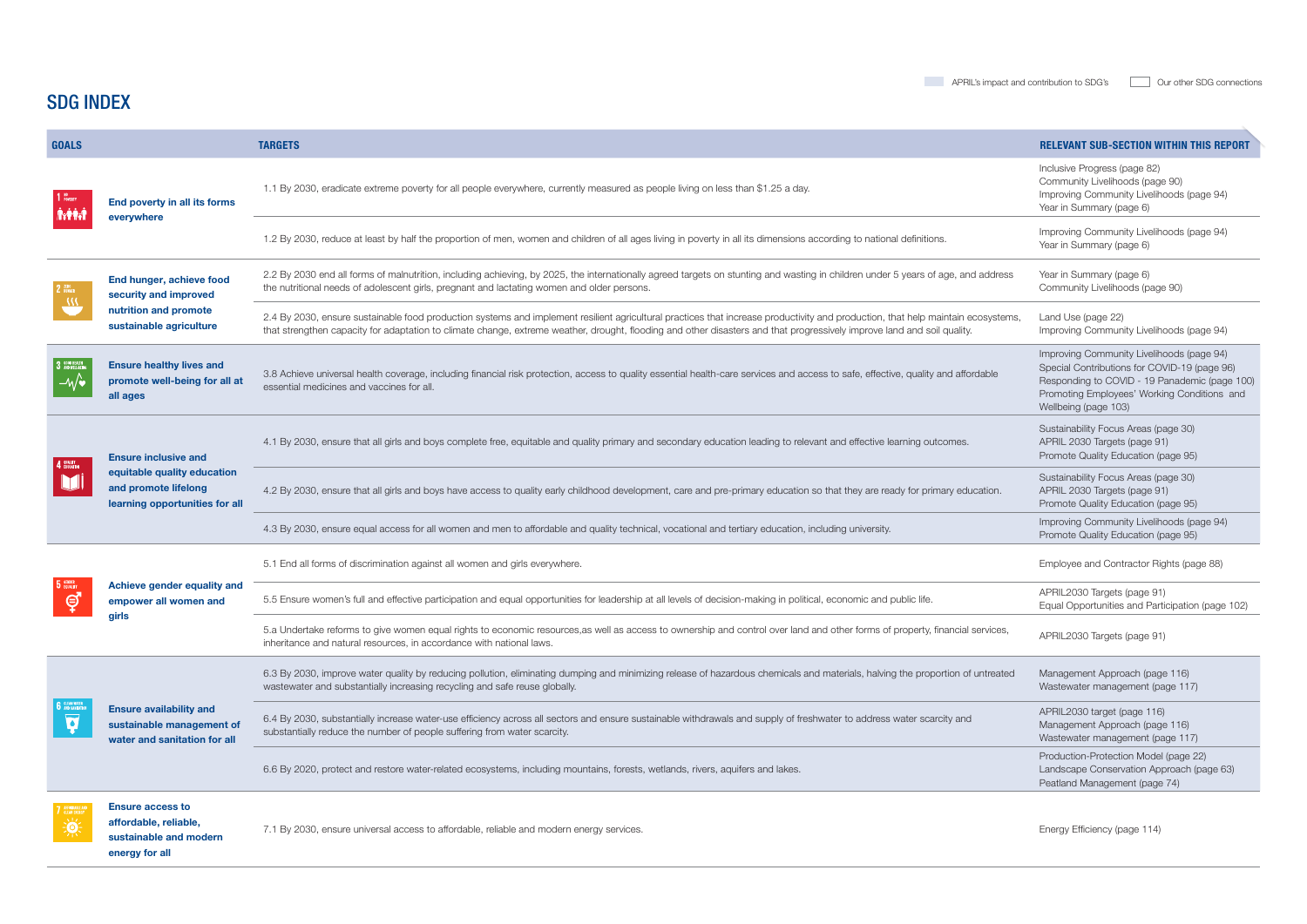| <b>GOALS</b>                    |                                                                                                                                         | <b>TARGETS</b>                                                                                                                                                                                                                                                                                                             | <b>RELEVANT SUB-SECTION WITHIN THIS REPORT</b>                                                                                                          |
|---------------------------------|-----------------------------------------------------------------------------------------------------------------------------------------|----------------------------------------------------------------------------------------------------------------------------------------------------------------------------------------------------------------------------------------------------------------------------------------------------------------------------|---------------------------------------------------------------------------------------------------------------------------------------------------------|
| <b>8</b> DECENT WORK AND<br>M   | <b>Promote sustained,</b><br>inclusive and sustainable<br>economic growth, full and<br>productive employment and<br>decent work for all | 8.2 Achieve higher levels of economic productivity through diversification, technological upgrading and innovation, including through a focus on high-value added and labour-<br>intensive sectors.                                                                                                                        | Precision Forestry (page 70)<br>Mill part<br>Increasing Material Efficiency and Circularity (page<br>111)                                               |
|                                 |                                                                                                                                         | 8.4 Improve progressively, through 2030, global resource efficiency in consumption and production and endeavour to decouple economic growth from environmental<br>degradation, in accordance with the 10-year framework of programmes on sustainable consumption and production, with developed countries taking the lead. | Resource Efficiency (page 108)                                                                                                                          |
|                                 |                                                                                                                                         | 8.5 By 2030, achieve full and productive employment and decent work for all women and men, including for young people and persons with disabilities, and equal pay for work<br>of equal value.                                                                                                                             | Employee Wellbeing, Health and Safety (page 98)                                                                                                         |
|                                 |                                                                                                                                         | 8.7 Take immediate and effective measures to eradicate forced labour, end modern slavery and human trafficking and secure the prohibition and elimination of the worst forms of<br>child labour, including recruitment and use of child soldiers, and by 2025 end child labour in all its forms.                           | Human Rights (page 84)                                                                                                                                  |
|                                 |                                                                                                                                         | 8.8 Protect labour rights and promote safe and secure working environments for all workers, including migrant workers, in particular women migrants, and those in precarious<br>employment.                                                                                                                                | Employee and Contractor Rights (page 88)                                                                                                                |
| <b>9 INDUSTRY, INNOVATE</b>     | <b>Build resilient infrastructure,</b><br>promote inclusive and<br>sustainable industrialization<br>and foster innovation               | 9.4 By 2030 upgrade infrastructure and retrofit industries to make them sustainable, with increased resource use efficiency and greater adoption of clean and environmentally<br>sound technologies and industrial processes.                                                                                              | APRIL2030 (page 45)<br>Precision Forestry (page 70)<br>Increasing Material Efficiency and Circularity (page<br>111)                                     |
| 传                               | <b>Reduce inequality within</b><br>and among countries                                                                                  | 10.2 By 2030, empower and promote the social, economic and political inclusion of all, irrespective of age, sex, disability, race, ethnicity, origin, religion or economic or other<br>status.                                                                                                                             | Equal Opportunities and Participation (page 102)<br>Inclusive Progress (page 82)                                                                        |
|                                 |                                                                                                                                         | 10.3 Ensure equal opportunity and reduce inequalities of outcome, including by eliminating discriminatory laws, policies and practices and promoting appropriate legislation,<br>policies and action in this regard.                                                                                                       | Human Rights Policy (page 85)                                                                                                                           |
| 11 SUSTAINABLE CI<br><b>A調制</b> | <b>Make cities and human</b><br>settlements inclusive, safe,<br>resilient and sustainable                                               | 11.1 By 2030, ensure access for all to adequate, safe and affordable housing and basic services and upgrade slums.                                                                                                                                                                                                         | Employee Wellbeing, Health and Safety (page 98)                                                                                                         |
|                                 |                                                                                                                                         | 11.6 By 2030, reduce the adverse per capita environmental impact of cities, including by paying special attention to air quality and municipal and other waste management.                                                                                                                                                 | Air Emissions (page 115)<br>Waste Water Management (page 117)<br>Solid Waste Management (page 112)<br>List of Chemicals Pesticides used (page 132)      |
| $\infty$                        | <b>Ensure sustainable</b><br>consumption and<br>production patterns                                                                     | 12.2 By 2030, achieve the sustainable management and efficient use of natural resources.                                                                                                                                                                                                                                   | Sustainable Forest Management (page 68)                                                                                                                 |
|                                 |                                                                                                                                         | 12.4 By 2020 achieve the environmentally sound management of chemicals and all wastes throughout their life cycle, in accordance with agreed international frameworks, and<br>significantly reduce their release to air, water and soil in order to minimize their adverse impacts on human health and the environment.    | 1. Page 115 on Air Emissions<br>2. Page 117 on Waste Water Management<br>3. Page 112 on Solid Waste Management<br>4. Page 132 on list of Chemicals used |
|                                 |                                                                                                                                         | 12.5 By 2030, substantially reduce waste generation through prevention, reduction, recycling, and reuse.                                                                                                                                                                                                                   | Recycling of Paper Waste (page 7)<br>Increasing Operational Efficiency (page 80)<br>Resource Efficiency (page 108)<br>Water Stewardship (page 116)      |
|                                 |                                                                                                                                         | 12.8 By 2030, ensure that people everywhere have the relevant information and awareness for sustainable development and lifestyles in harmony with nature.                                                                                                                                                                 | Talent Development (page 100)                                                                                                                           |